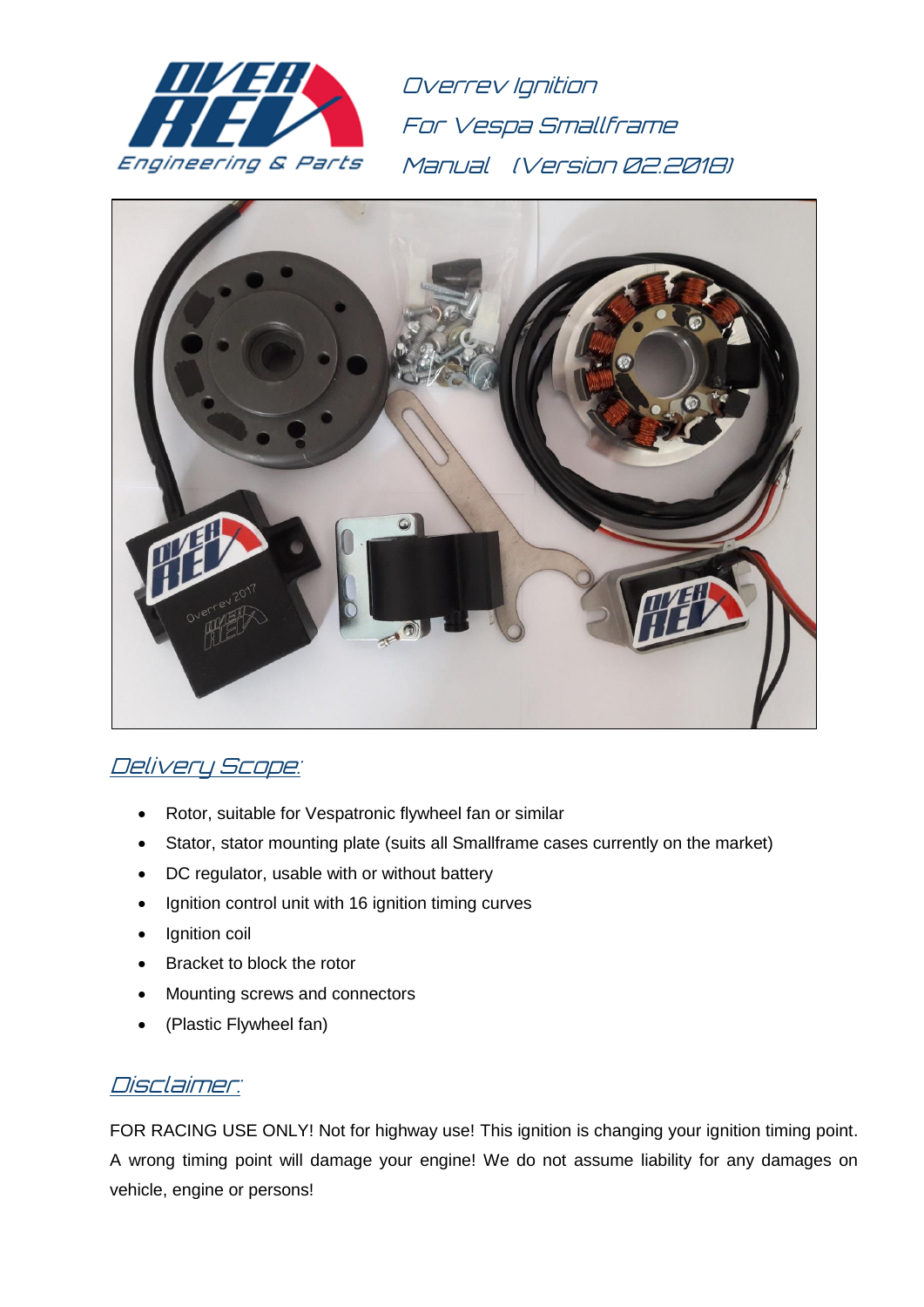# Mounting / Connection:

#### Stator





Abbildung 1 – stator mounting plate Abbildung 2 – stator with mounting plate

When this ignition will be used in a Quattrini or a welded casing, please use a saw to remove the marked section of the stator mounting plate. Chamfer the sharp edges, pull the cables through the oval hole and mount the stator as shown in Picture 2. Use Loctite or similar screwlock and tighten the screws with 3Nm use the timing curves

Please assure that the stator has contact to the aluminum mount all over. Pull the cable through the cable-hole in your engine and mount the connectors (matching cable colors!)

Cable colors: Black (big 2x connector) = light coil Black (big 2x connector) = light coil  $Red$  (small 2x connector) = ignition energy White (small  $2x$  connector) = ignition timing signal Brown (cable lug) = ground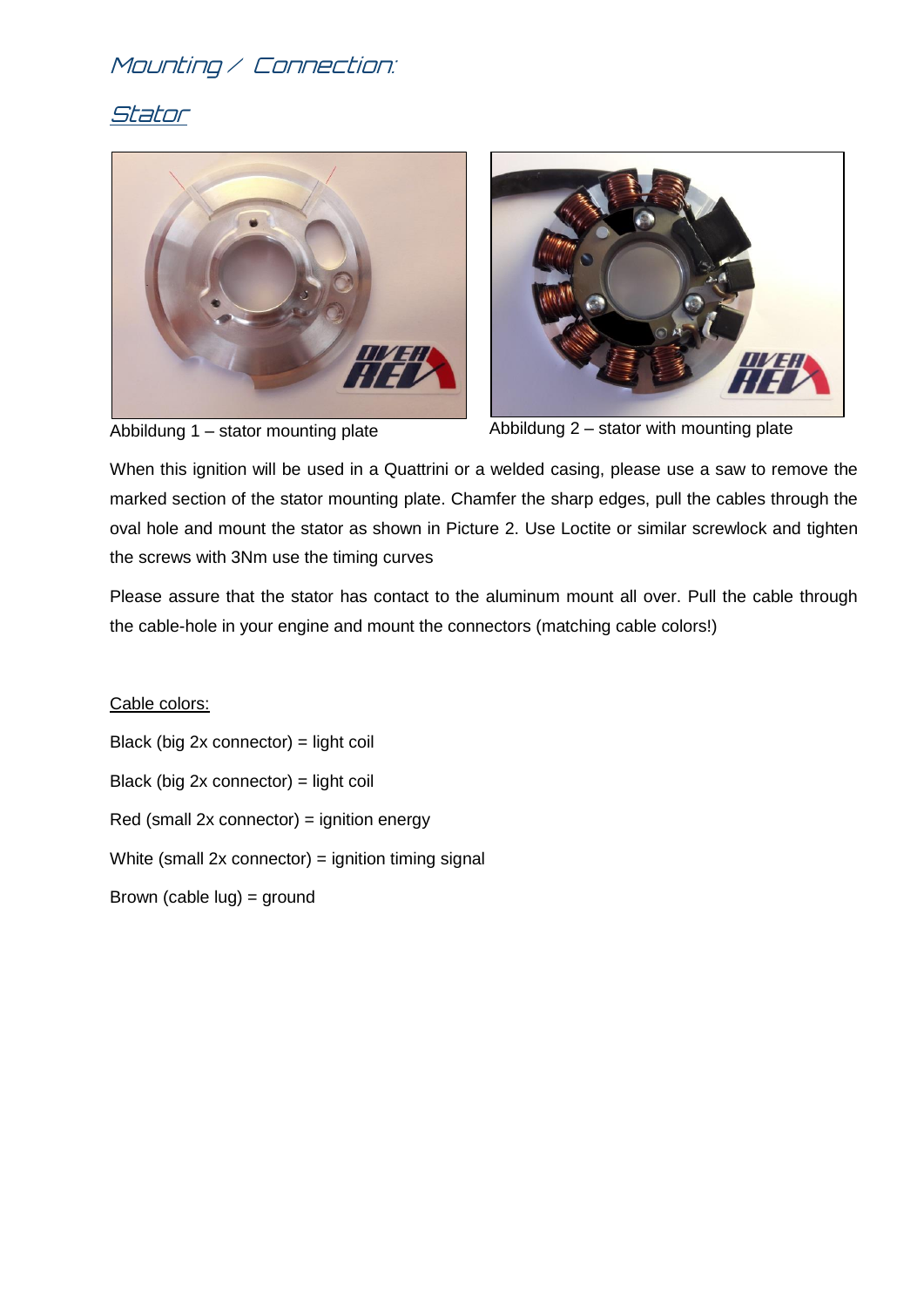#### Rotor

Assure that the cone of your crankshaft is in good condition. If that is not the case use an OLD flywheel and fine grinding paste to get a decent looking crank. If your crank is new, you normally do not need to fine grind the cone-connection to suit the Overrev ignition.

Put the rotor on the crank – **LARGEFRAME DRIVERS WATCH OUT!** A few tuning crankshafts have a cone that is made too long. The cone shall stay at least one millimeter (0,04") underneath the surface. If the cone is pointing out, please mount a thick shim that the nut may lock the rotor.



Abbildung 3 – mounted blocking bracket



Abbildung 4 – marked TDC



Abbildung 5 – TDC mark for pre-adjusting

Clean crank and rotor cones with brake cleaner; mount the key in the crank and the rotor on the crank. Tighten the blocking bracket on the rotor with M6x12mm screws (NOT LONGER!!!) to hold the rotor. Tighten the crank-nut with 70Nm (52 ft lb).

**Be nice to your crankshaft! Do neither use a piston stopper nor a wheel gun.**

Mount the Overrev ignition timing bracket with a clearance of  $~1mm$  (0,04"), fit a piston stopper, slowly rotate the crank against it counterclockwise, make a scratch on the flywheel at "TDC / OT", rotate the crank clockwise, make another scratch at "TDC". Use a caliper to mark the middle of the two scratches. This is the top dead center of your engine. Mark positions 17° / 18° and 19° before TDC.

#### **Remove the piston stopper and mount the spark plug.**

For PRE-Adjusting, rotate the stator likely wise that the line on the rotor and the mark on the stator mount are aligning in TDC. This setting represents 18° BTDC with Ignition curve #1.

The Ignition NEEDS to be fine-tuned with a timing stroboscope gun. Whilst using only the mark on stator and the line on rotor, the timing can be incorrect by roughly 3° crank angle!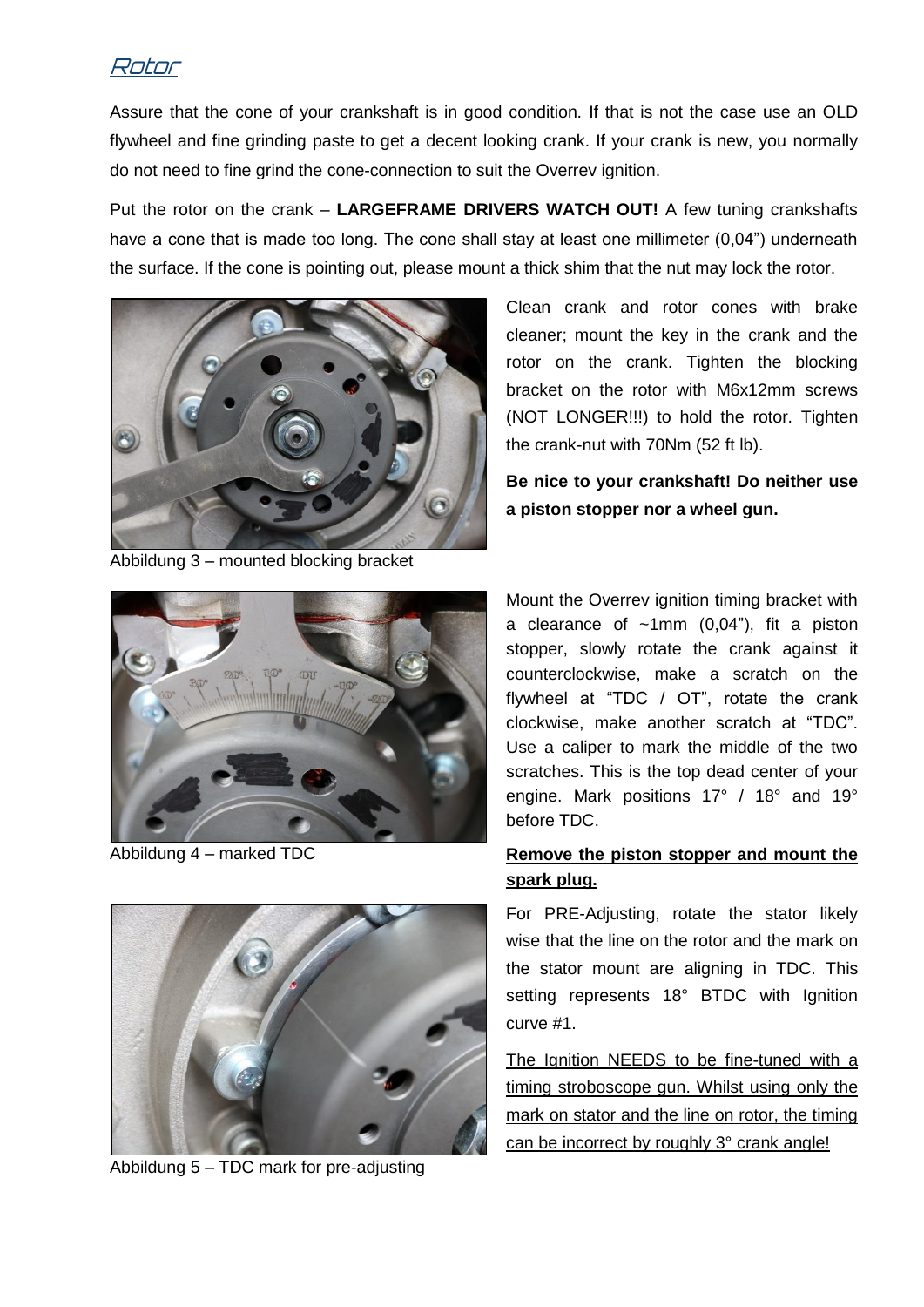# Ignition Coil



Abbildung 6 - Zündspule

# Please make sure to mount the ignition on electrical ground. Otherwise pull a cable from the mounting point to your engine.

Screw in the ignition cable.

#### Cable-allocation:

 $1x$  connector = green cable from CDI



Whilst mounting, keep in mind that the regulator will get hot! Mount it direct on your frame.

#### Cable-allocation

Black1 (big 2x connector) = light coil Black2 (big 2x connector) = light coil Brown (1x Connector) = - ground red  $= +13.8$  Volt

Abbildung 7 - Regulator

## Mounting example for electrics





Abbildung 8 - CDI & Regulator **Abbildung 9** – Ignition coil, on original position

#### Regulator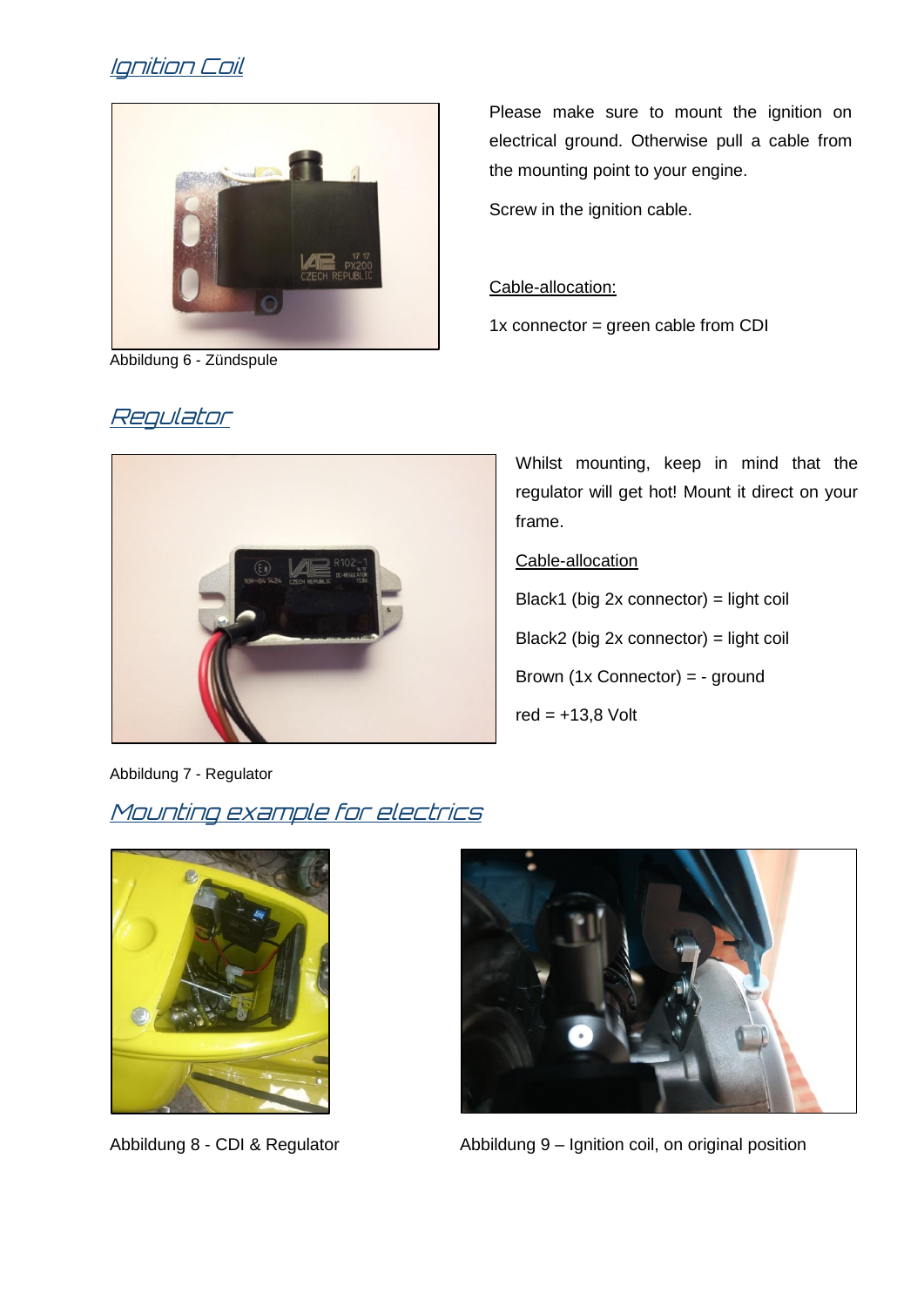# CDI (controll unit)



Abbildung 10 - Overrev controll unit

Cable-allocation

 $Red$  (small 2x connector) = ignition energy

White (small  $2x$  connector) = ignition timing signal

Green (1x connector) = to ignition coil (**NOT THE KILL CABLE!!!**)

Blue-white  $(1x \text{ connector}) =$  KILL when closed to ground

Brown (cable lug) = ground

Please assure that all ground points have electric connection to the frame of your scoot. An extra ground cable from frame to engine is not mandatory as it is the brown cables job.



# Ignition Timing Curves:

Abbildung 11 – Timing Curves of the "Overrev 2018" ignition controll unit

Bigger in Appendix, or online on www.lambretta-teile.de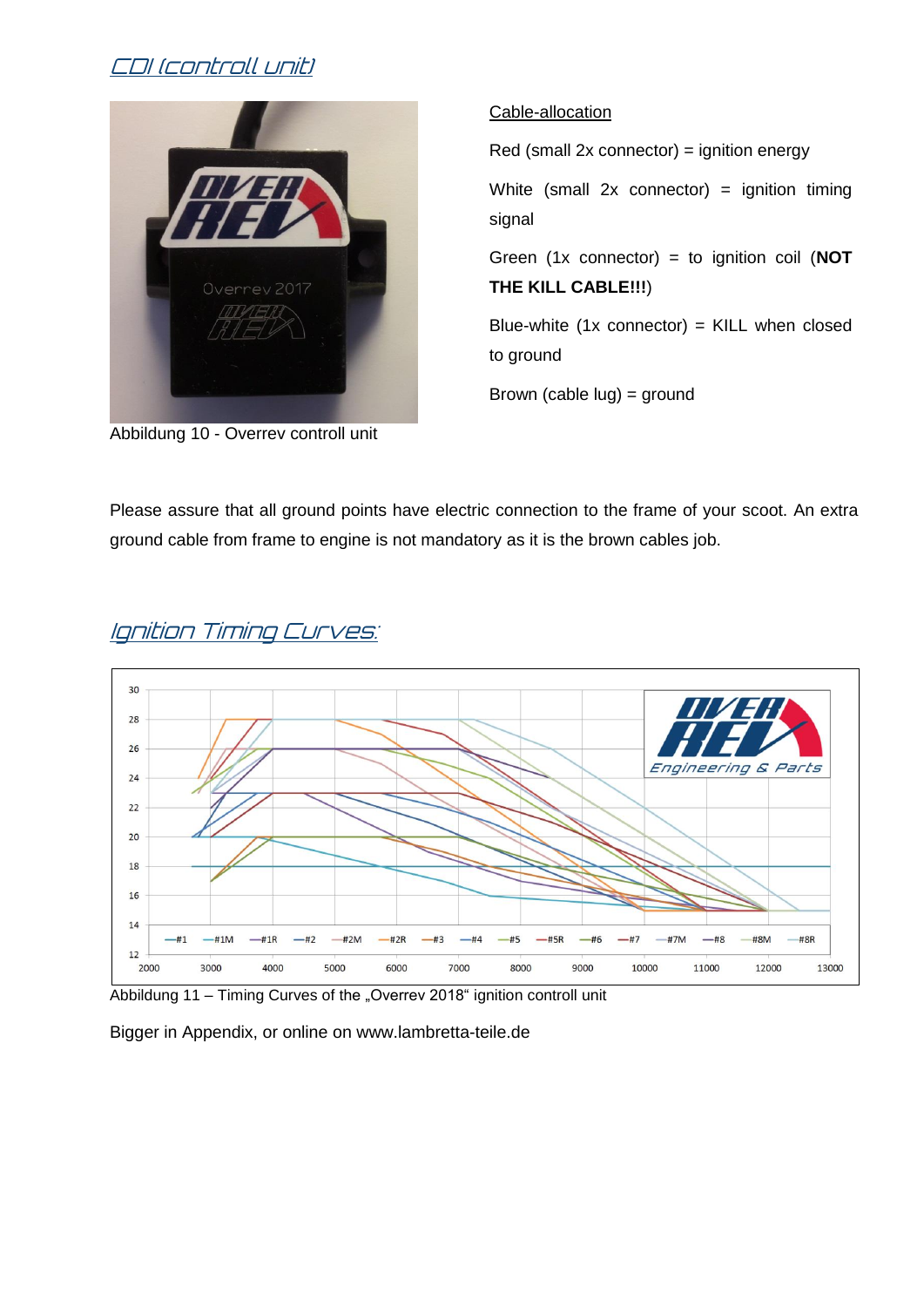Curves are to choose as following:

| $#1 = 0000$   | $#5 = 1000$   |
|---------------|---------------|
| $\#1M = 0001$ | $#5R = 1001$  |
| #1R = 0010    | $\#6 = 1010$  |
| #2 = 0011     | $#7 = 1011$   |
| #2M = 0100    | $#7M = 1100$  |
| #2R = 0101    | $#8 = 1101$   |
| $#3 = 0110$   | $\#8M = 1110$ |
| #4 = 0111     | $\#8R = 1111$ |



Abbildung 12 – example picture – timing curve #2 (0011)

# Adjusting the ignition / Putting into operation:

#### **Preamble:**

Ignition timing is affecting the temperature of your engine. Therefore it is important that you adjust the carburetor of your engine on timing curve #1 BEFORE you continue with this manual. A slightly rich adjustment is preferable.

If your engine is running too lean, you may damage your engine. If your carburation is way too fat, the effect of a variable ignition timing point is not developing its full potential.

Also: The higher the power density of your engine, the more your engine will benefit of variable ignition timing. An original PK50 / PX200 will have a small advantage of this ignition, a 35HP Falc Smallframe will benefit a lot.

#### **Important: In general an earlier ignition timing requires a richer carburetor jetting.**

## Step 1:

Adjust the ignition to 18° with timing curve #1, mount the flywheel fan and cowling and adjust your carb slightly rich.

(When you use an Air-Fuel-Ratio-meter, be aware that a lambda probe is only measuring residual air. A twostroke engine has ALWAYS residual air in its exhaust gas. If your engine is outside of its power band it's a lot of air, inside it is less. Therefore the probe is showing always a lean combustion even if the engine is properly jetted. Final word: Every engine requires its own adjustment).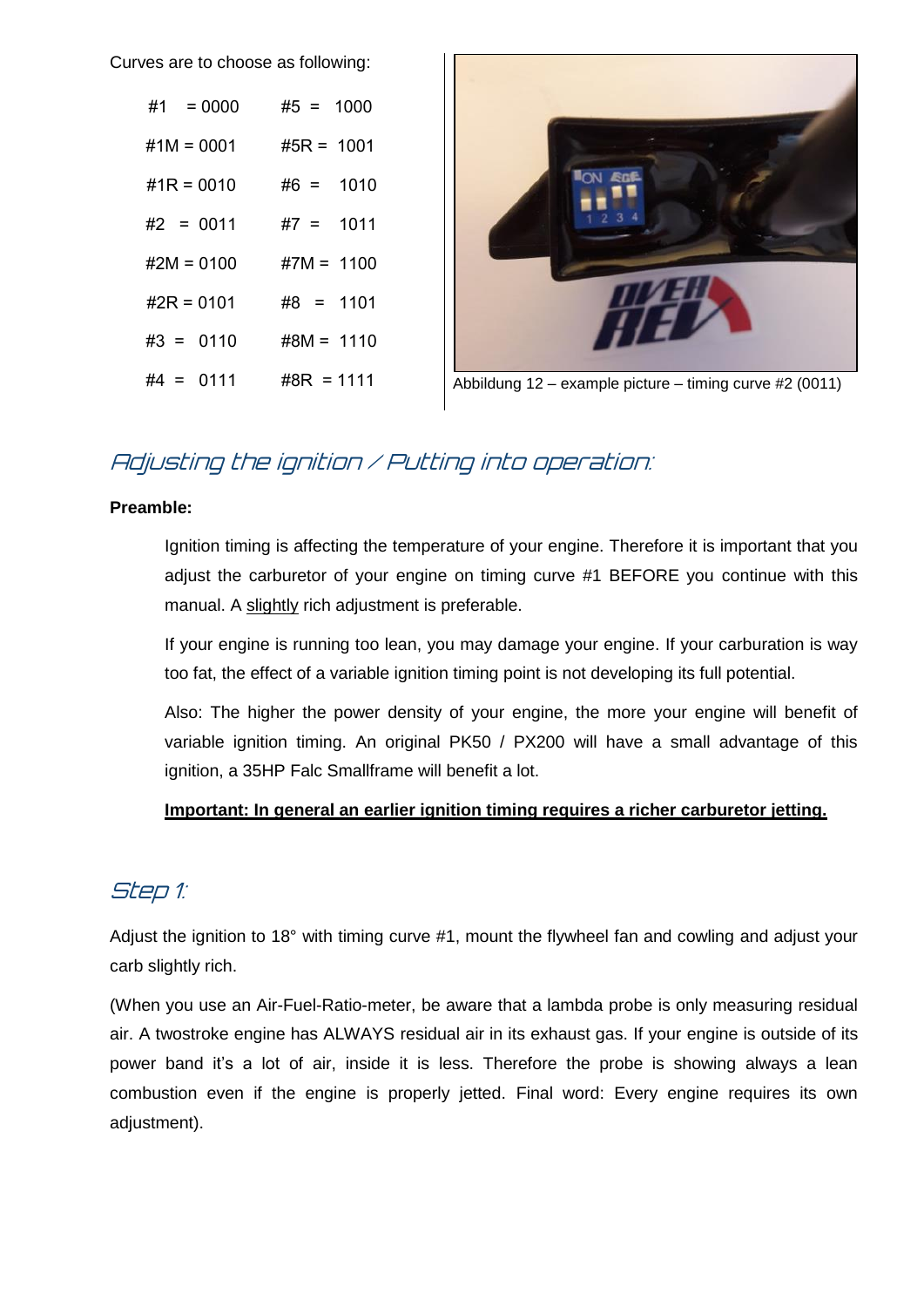#### Step 2:

Define the RPM range of your engine:

*Engines with LOW RPM* (Peak Power below 7500 RPM) use the timing curves #1,#1M, #1R and #2.

*Engines with medium RPM* (Peak Power at 7000-9000 U/min) use the timing curves #1, #2, #2M, #2R, #3, #4 and #5.

*Engines with HIGH RPM* (Peak Power above 8000 U/min) use the timing curves #1, #2, #5, #5R, #7, #7M, #8, #8R and #9R.

The addition "M" to the timing curves defines curves for "medium" engines: Daily drivers with a resonant chamber and a power density of over 80HP / liter. (For example a PX200 with ~20HP).

The addition "R" means "racing". These curves are designed for engines with highest power density (over 250HP / liter, for example a Falc Smallframe with 35HP). For long distance races these curves might be too extreme, as the pre-ignition in low rpm is quite extreme.

**WARNING:** An engine working in the "HIGH RPM" range will run without issues on an ignition curve of the "LOW RPM" range. But **an engine with peak performance at <8000 RPM will be damaged whilst using an ignition curve above #5. If you are not sure which curve to choose, stick with #1, adjusted to 18°!**

#### Step 3:

After choosing the correct RPM range of your engine and the inherent timing curves, try the curves in increasing number. Write down the timing curves with the "best" result.

The optimal way to do it is on a dyno, with at least three runs for each timing curve (the temperature of your engine needs to be the same while starting a run, otherwise the results are worthless). If needed, change the jetting.

## Step 4:

Remove the fan and turn the stator one degree to "early" ( $#1 \ge 19^{\circ}$ ), check how your engine behaves with the choosen ignition curves. Afterwards rotate the stator to "late" timing (**#1 ≥** 17°) and probably check a bit more extreme curves (higher number or "R" instead of "M" or " ") what your engine likes best. While overlaying the power curves you will see the "best" performance curve of your engine.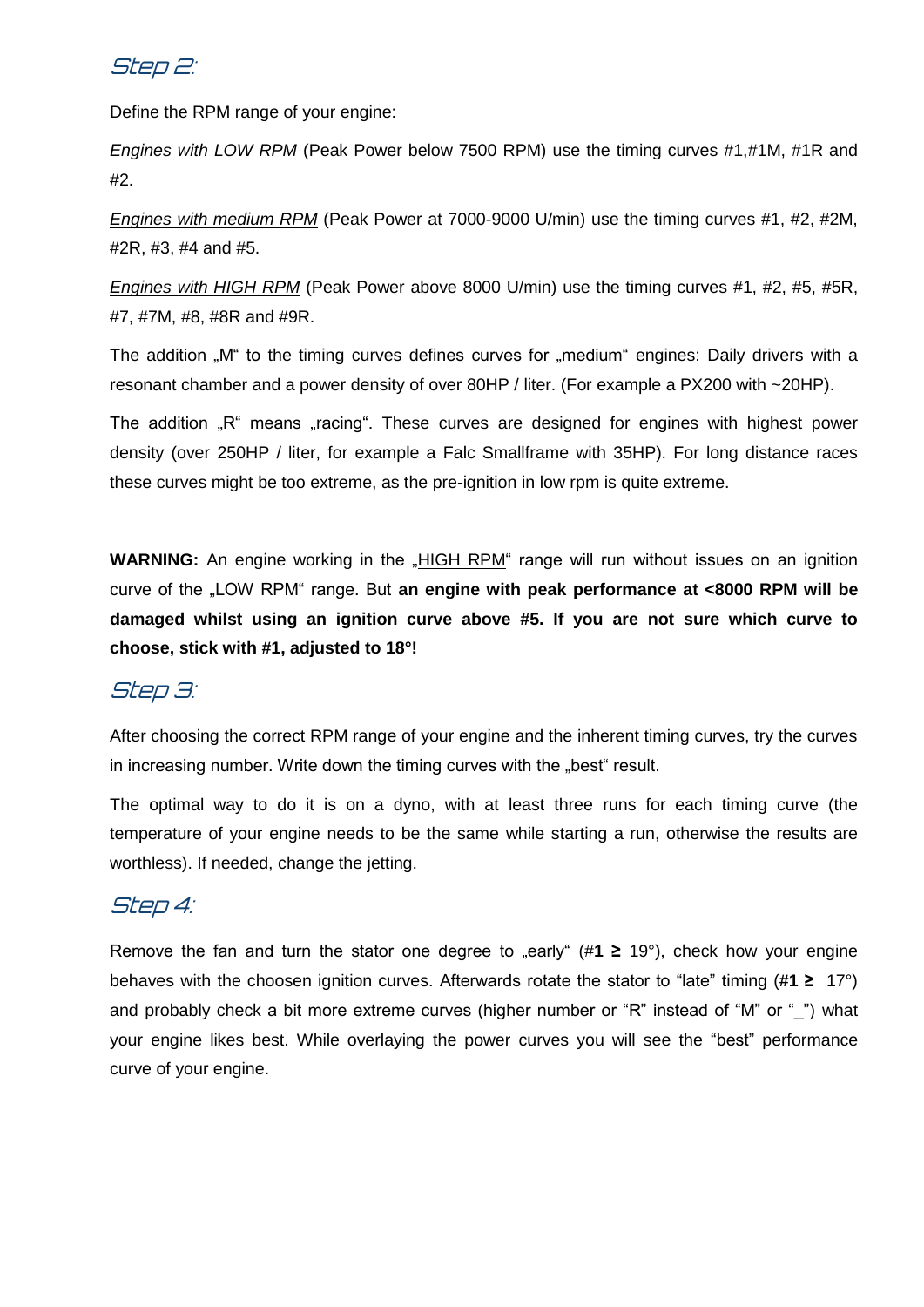## Step 5:

After the final adjustment of your ignition, it is commended to remove the fan and glue it to the rotor with a small amount of silicon sealant (for example Dirko HT). This prevents self-oscillating of the flywheel and therefore prevents damage or loosening of your fan.

Check if all screws are tightened:

Stator mounting plate into casing: 3-4Nm (2,2 -3 ft lb) Stator on mounting plate: 3-4Nm (2,2 -3 ft lb)

Fan on rotor: 12Nm (8,8 ft lb)

Rotor on crankshaft: 70Nm (51 ft lb)

Fine tune your carburetor, if necessary.

# Final Step:

Drive your scoot and listen carefully to the engine. If your engine starts knocking, rotate the stator 1-3° clockwise to a "later" timing or change to a lower ignition curve.

We hope you have a lot of success in your races & enjoy driving our ignition.

Thanks for purchasing!

Kindest regards!



Braunschweig, February 2018